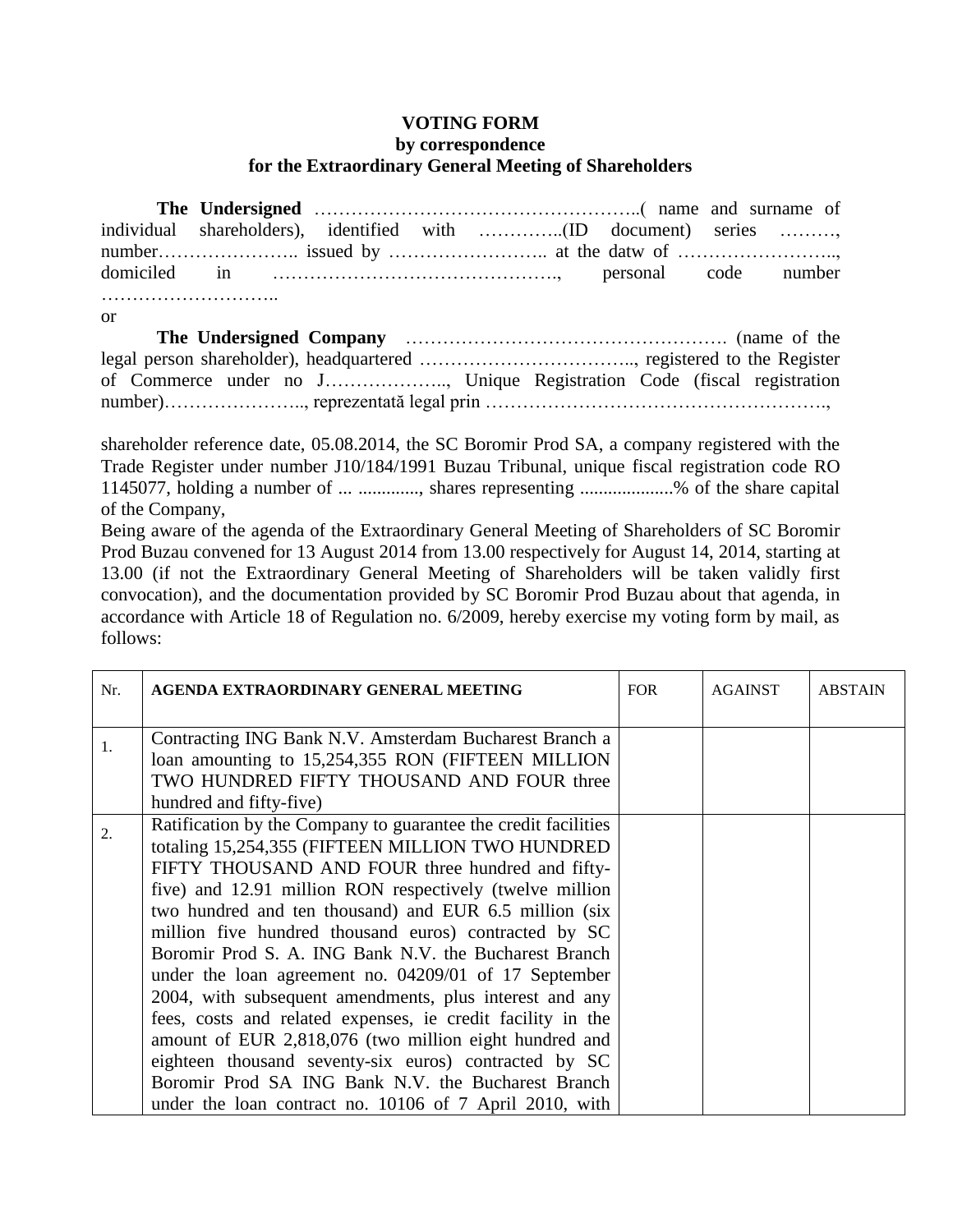|    | subsequent amendments, plus interest and any fees, costs and  |  |  |
|----|---------------------------------------------------------------|--|--|
|    | expenses related to the following:                            |  |  |
|    | prohibitions related to mortgage and property of the          |  |  |
|    | Company on the following property: a) - land of 5836 square   |  |  |
|    | meters, with total land registered in the Land Registry No.   |  |  |
|    | 891. 30692 of the town Rm Sarat and buildings erected         |  |  |
|    | thereon from C1 to C14; b) - land of 2549 square meters,      |  |  |
|    | with total land registered in the Land Registry 5119/8/2 no.  |  |  |
|    | 207 411 of the town of Constanta and packaging warehouse      |  |  |
|    | building erected thereon $C1$ ; c) - land area of 553 square  |  |  |
|    | meters, with total land registered in the Land Registry       |  |  |
|    | $5119/8/6$ no. 207 463 (current rate $1/2$ ) of the town of   |  |  |
|    | Constanta; d) land area of 3000 square meters, with total     |  |  |
|    | land registered in the Land Registry No. 5432. 128 664        |  |  |
|    | Construction of the town of Iasi and finished goods           |  |  |
|    | warehouse erected thereon $- C1$ ; e) land area of 794 square |  |  |
|    | meters, with total land registered in the Land Registry No.   |  |  |
|    | 12125. 128655 the town of Iasi and packaging warehouse        |  |  |
|    | building erected thereon C1; f) land area of 5601 square      |  |  |
|    | meters, with total land 4688/5/1, 4688/5/2, 4688/5/3,         |  |  |
|    | 4688/5/4, 4688/5/5, registered in the Land Registry no.       |  |  |
|    | 128542 Iasi and construction of town he built on the C1 -     |  |  |
|    | C5; b) pledge the revenues present and future of the          |  |  |
|    | Company's accounts opened / to be opened with the ING         |  |  |
|    | Bank NV; c) any other bank guarantees established by the      |  |  |
|    | company in order to give the above-mentioned loan.            |  |  |
| 3. | Ratification of empowerment and authorization. SAVA           |  |  |
|    | CONSTANTIN as legal representative of the Company, to         |  |  |
|    | negotiate and sign on behalf of and for the company's loan    |  |  |
|    | agreements,<br>addenda thereto, the<br>financial services     |  |  |
|    | framework agreement, addenda thereto, in order to make the    |  |  |
|    | name operations on behalf of the company mentioned in the     |  |  |
|    | financial services framework agreement in the negotiation     |  |  |
|    | and signing of the mortgage, pledge agreements, applications  |  |  |
|    | for drawing, as well as any documents necessary in order to   |  |  |
|    | comply with this decision                                     |  |  |
| 4. | Fixing the date of registration of the shareholders who are   |  |  |
|    | affected by the decision of the Extraordinary General         |  |  |
|    | Meeting of Shareholders. The registration date: 01.09.2014.   |  |  |

I hereby attach the copy of the valid ID document/copy of the registration certificate

Date……………………….